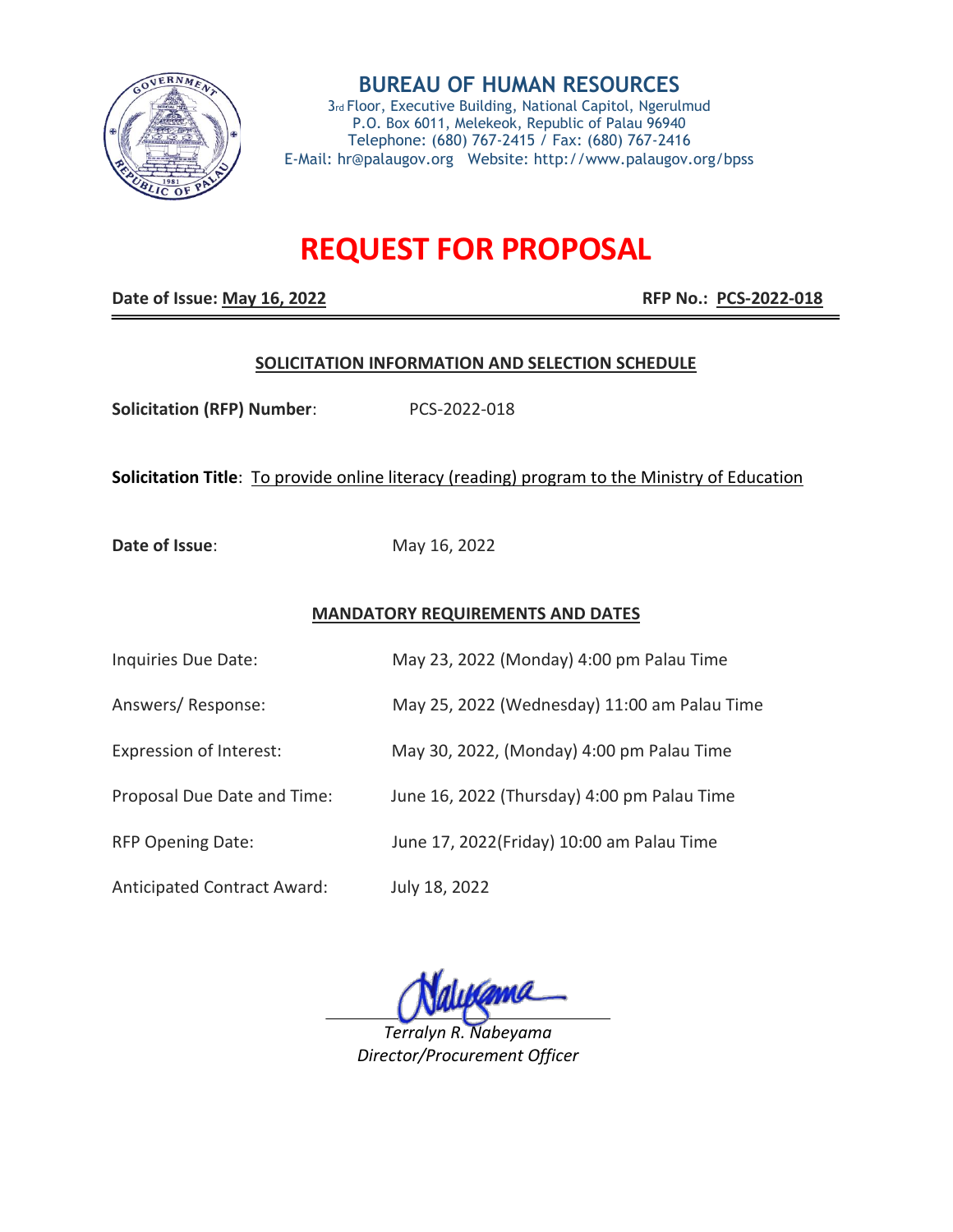# **SECTION A – RFP INFORMATION**

# **I. RFP Purpose, Type, Process**

- **a.** Purpose. The Bureau of Human Resources of the Government of Palau is soliciting proposals from interested qualified individual, business agencies or institutions **to provide online literacy (reading) program to the Ministry of Education.**
- **b.** Interested vendors may obtain copies of specifications by contacting the Bureau of Human Resources Procurement website<http://palaugov.pw/rfp-bids/> or calling 680- 767-2415/1126.
- *c.* Type of RFP. This is a *competitively negotiated contract where evaluation is based on various criteria.*
- **d.** Funding. This project will be fully funded *by local funding.* Award of contract is subject to the availability of funds. Offers or proposals may also be rejected and no contract may be awarded by the Procurement Officer pursuant to the Republic of Palau Procurement law.
- **e.** Inspection. Offeror acknowledges that the submission of a proposal provides the Republic of Palau the right to inspect at reasonable time the part of the plant or place of business of a contractor or subcontractor which is related to the performance of any contract awarded by the government. Failure to allow inspection may result in the rejection of the proposal/offer.
- **f.** Business Laws and Taxes. A successful contractor must comply with local business laws and shall be subject to applicable Republic of Palau taxes and fees. In order to be awarded a contract, *a vendor shall provide proof of applicable ROP Business License (Applicable Business License)* as well as be in good standing with the Bureau of Revenue and Taxation.
- **g.** Potential finalist interviews/demonstrations: If necessary, the Procurement Officer will notify vendors for additional information and/or discussions. However, it is required that proposals shall be inclusive of any and all information needed for the ROP to make a determination on the best proposal.
- **h.** Award. It is anticipated that a vendor will be awarded within 30 days of the Bid opening unless otherwise approved by the Procurement Officer.

# **II. Preparation/Submission of Proposal**

**a.** Intention to Bid. In order for your business to be considered for this RFP, you MUST submit a written Expression of Interest (EOI) to the Procurement Officer by May 30, 2022 by emailing [hr@palaugov.org](mailto:hr@palaugov.org) or providing a written EOI to the Bureau of Human Resources Office located at the 3<sup>rd</sup> Floor Executive Building in Ngerulmud, Melekeok. The email or letter shall include Business or organization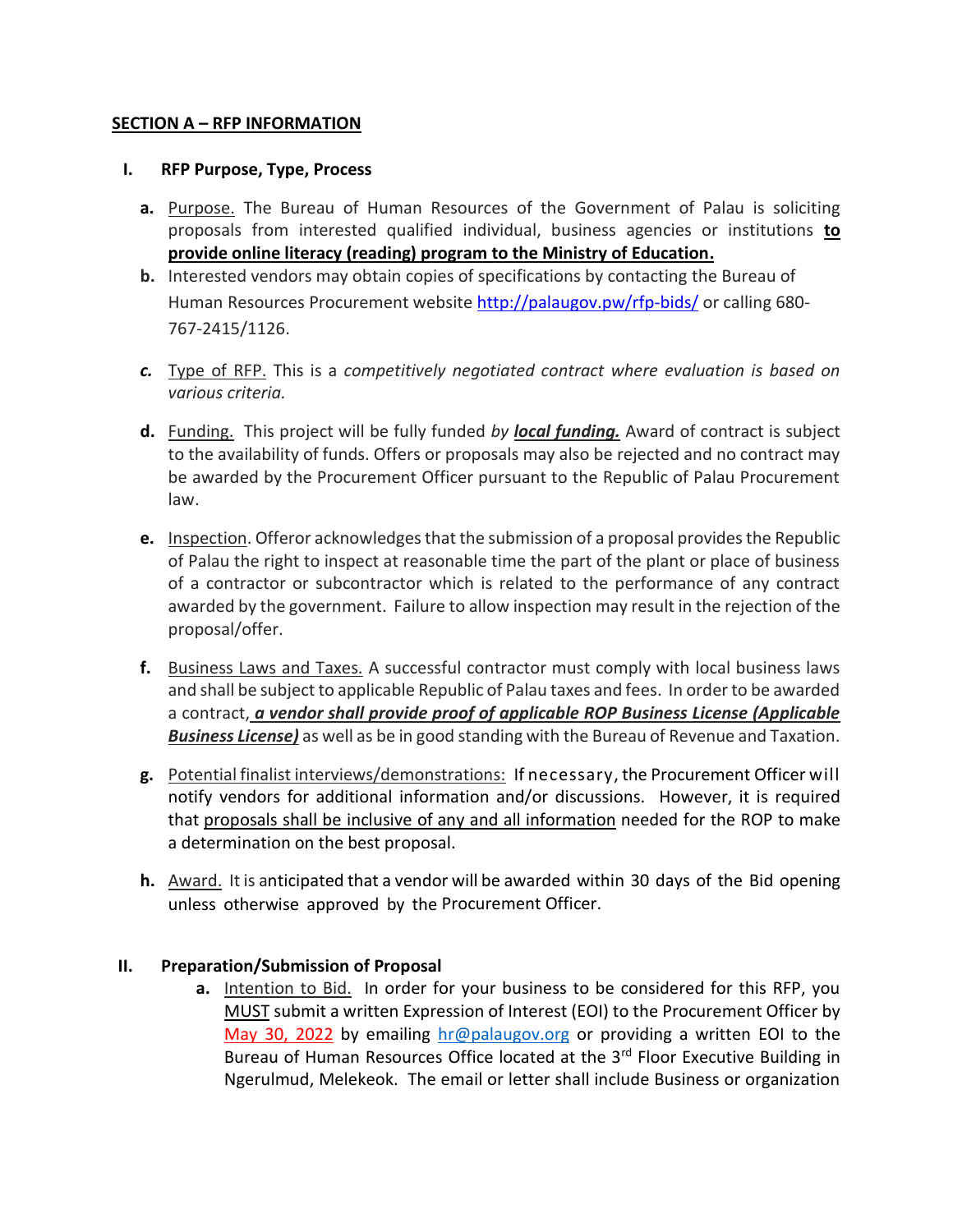Name, Point of Contact or Authorized Representative, phone number, email address, and statement of your interest to bid.

- **b.** Vendors are invited to participate in the competitive selection process for the Services outlined in this RFP. Responding parties shall review their Proposal submissions to ensure the following requirements are met.
- **c.** Required Submittal Details and Quantities. *Proposals must be submitted in electronic format (in a USB/thumb drive) of the finalized proposal, one (1 original printed proposal and three (3) hard copies). Proposals must be enclosed in an envelope and addressed to the above address with the RFP No. indicated on the envelope.* In addition to the hard copies of the proposal, one complete and exact copy of the entire proposal on CD-ROM or Flash Drive in Microsoft Office or Microsoft Office compatible format or PDF format shall also be submitted. The electronic copy must be a mirror image of the hard copy. Proposals must be received by the Bureau of Human Resources Office in Capitol by 4:00pm (Palau Time) on June 16, 2022 which is the closing date of this RFP. Proposals received before the issuance date and after the closing date of this RFP will not be considered.
- **d.** Proposal Format. Please comply with the following format:
	- i. Section 1 Provide Company Information Name and contact information of authorized representative, copy of valid National and State Business Licenses, other information relevant to the service.
	- ii. Section 2 Description of services, schedules, etc.
	- iii. Section 3 Total Cost of Proposal.
- **e.** Vendor Responsibilities. All Vendors shall:
	- i. examine the entire RFP,
	- ii. seek clarification of any item or requirement that may not be clear,
	- iii. check all responses for accuracy before submitting a Proposal and,
	- iv. submit the entire Proposal by the Proposal Due Date and Time.
- **f.** Cost of Proposal Preparation. The ROP does not reimburse the cost of developing, presenting, or providing any response to this solicitation. Proposals submitted for consideration should be prepared simply and economically, providing adequate information in a straightforward and concise manner. The Vendor is responsible for all costs incurred in responding to this RFP. All materials and documents submitted in response to this RFP become the property of the ROP and will not be returned.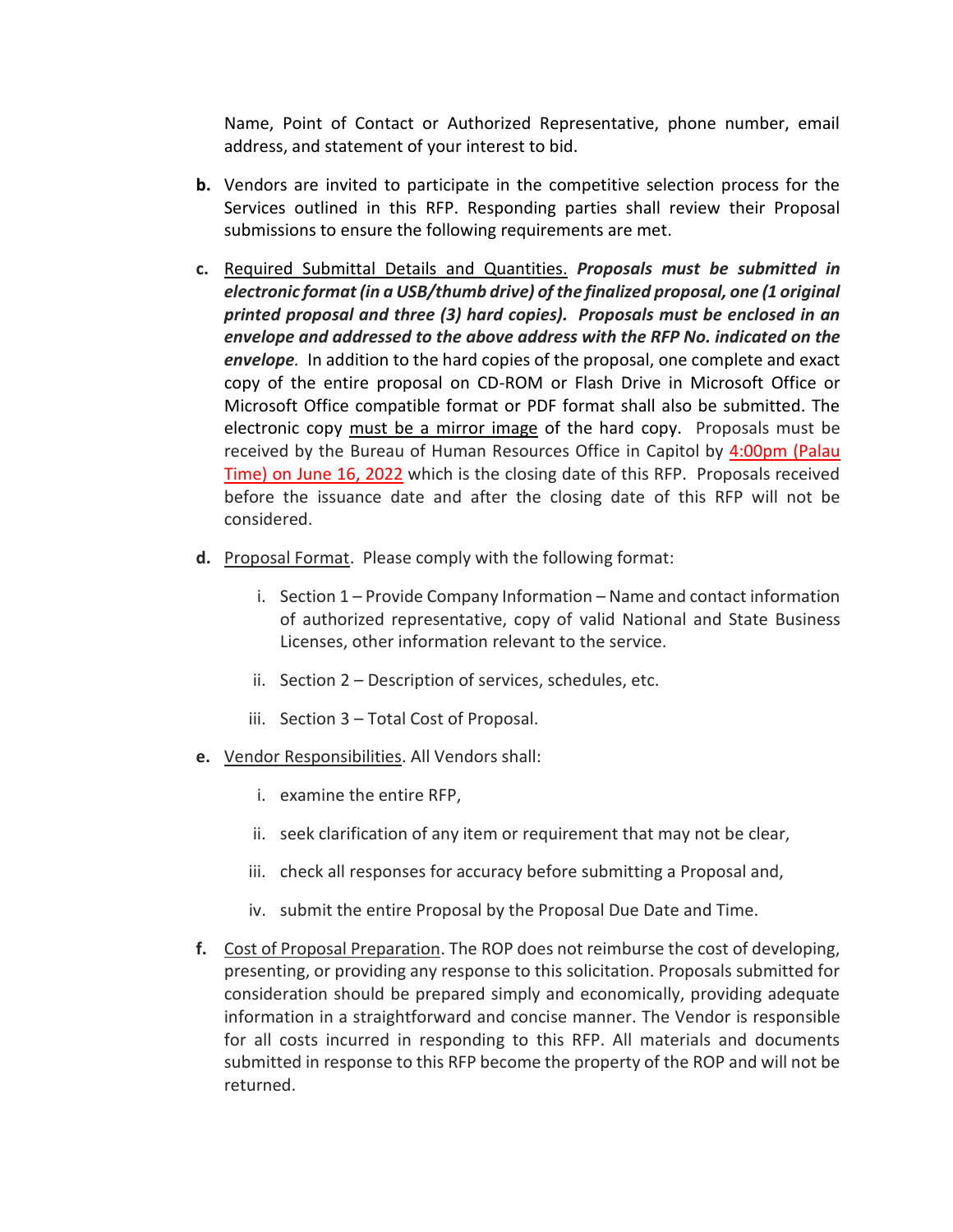# **III. Inquiries**

- **a.** All Inquiries and Clarification shall be received by email [hr@palaugov.org](mailto:hr@palaugov.org) no later than 4 pm (Palau Time) May 23, 2022.
- **b.** Answers/Responses to Inquiries shall be available online at <http://palaugov.pw/executive-> branch/ministries/finance/bpss/rfp-bids/- COB on May 25, 2022.

# **IV. RFP Timeline:**

| <b>Bidding Period</b>                  | May 16, 2022 - June 16, 2022   |
|----------------------------------------|--------------------------------|
| Inquiries/Clarification Due            | May 23, 2022 (4pm Palau Time)  |
| Answers Responses will be Posted After | May 25, 2022 (11am Palau Time) |
| <b>Expression of Interest</b>          | May 30, 2022 (4pm Palau Time)  |
| <b>RFP Closing Date</b>                | June 16, 2022                  |
| <b>RFP Opening Date</b>                | June 17, 2022                  |
| <b>Anticipated Contract Award</b>      | July 18, 2022                  |

# **V. SCOPE OF WORK**

# **Year 1:**

- 1. To provide online reading materials for all public schools.
	- **a.** Online library
	- **b.** New student subscription
	- **c.** Early literacy test for grade level
	- **d.** Subscription
	- **e.** Student subscription to news report
	- **f.** Early literacy subscription
- 2. Professional Services
	- **a.** 2 days remote training